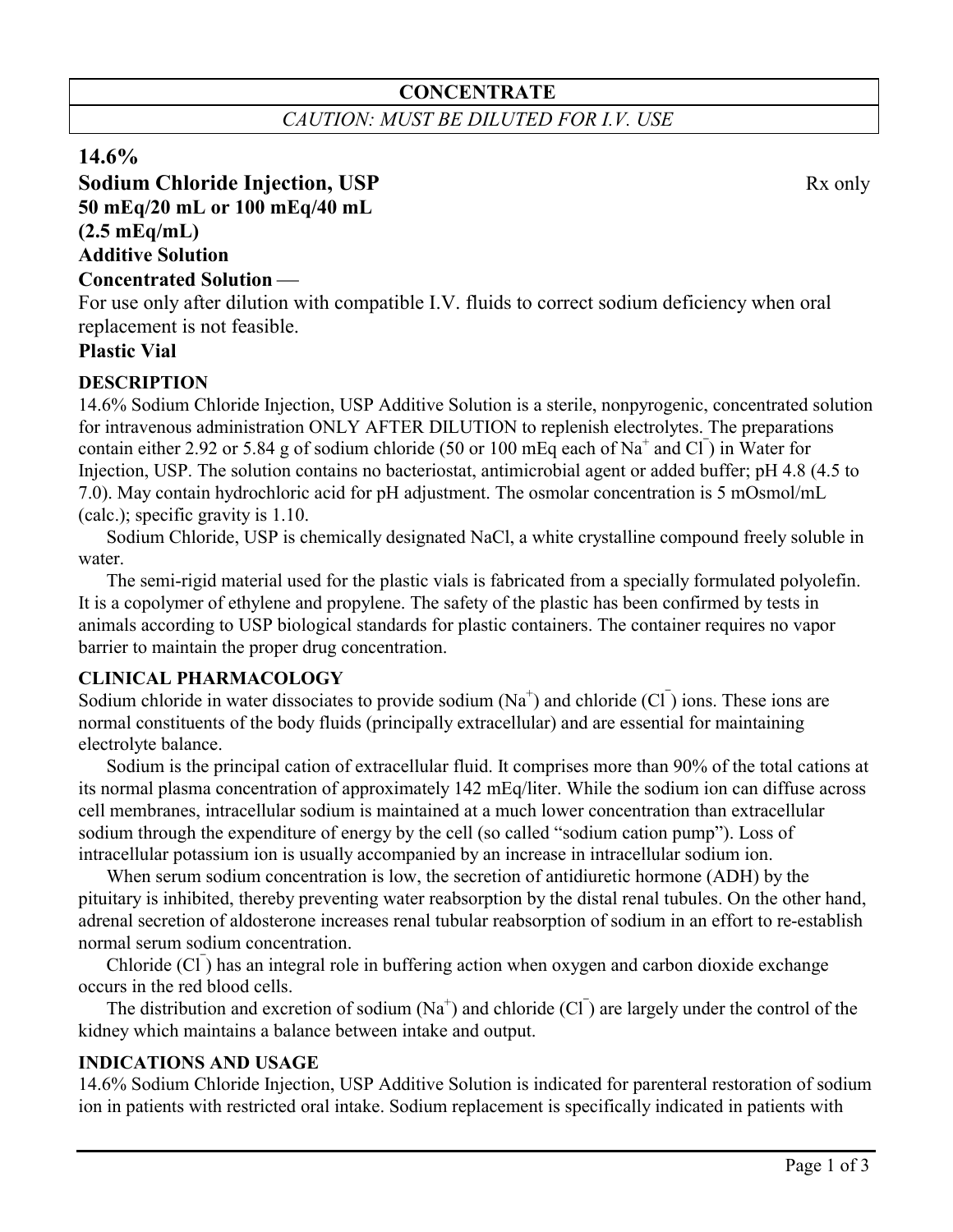hyponatremia or low salt syndrome. 14.6% Sodium Chloride Additive Solution may also be added to compatible carbohydrate solutions such as dextrose in water to provide electrolytes.

### **CONTRAINDICATIONS**

14.6% Sodium Chloride Injection, USP Additive Solution is contraindicated in patients with hypernatremia or fluid retention.

### **WARNINGS**

14.6% Sodium Chloride Injection, USP is hypertonic and must be diluted prior to administration. Inadvertent direct injection or absorption of concentrated sodium chloride solution may give rise to sudden hypernatremia and such complications as cardiovascular shock, central nervous system disorders, extensive hemolysis, cortical necrosis of the kidneys and severe local tissue necrosis (if administered extravascularly).

Solutions containing sodium ions should be used with great care, if at all, in patients with congestive heart failure, severe renal insufficiency and in clinical states in which there exists edema with sodium retention.

In patients with diminished renal function, administration of solutions containing sodium may result in sodium retention.

The intravenous administration of this solution (after appropriate dilution) can cause fluid and/or solute overload resulting in dilution of other serum electrolyte concentrations, overhydration, congested states or pulmonary edema.

Excessive administration of potassium free solutions may result in significant hypokalemia.

**WARNING:** This product contains aluminum that may be toxic. Aluminum may reach toxic levels with prolonged parenteral administration if kidney function is impaired. Premature neonates are particularly at risk because their kidneys are immature, and they require large amounts of calcium and phosphate solutions, which contain aluminum.

Research indicates that patients with impaired kidney function, including premature neonates, who receive parenteral levels of aluminum at greater than 4 to 5 mcg/kg/day accumulate aluminum at levels associated with central nervous system and bone toxicity. Tissue loading may occur at even lower rates of administration.

## **PRECAUTIONS**

14.6% Sodium Chloride Injection, USP Additive Solution must be diluted before infusion to avoid a sudden increase in the level of plasma sodium. Too rapid administration should be avoided.

Special caution should be used in administering sodium containing solutions to patients with severe renal impairment, cirrhosis of the liver, cardiac failure, or other edematous or sodium-retaining states.

Clinical evaluation and periodic laboratory determinations are necessary to monitor changes in fluid balance, electrolyte concentrations, and acid-base balance during prolonged parenteral therapy or whenever the condition of the patient warrants such evaluation.

Caution must be exercised in the administration of parenteral fluids, especially those containing sodium ions, to patients receiving corticosteroids or corticotropin.

Do not use unless the solution is clear and seal is intact. Discard unused portion.

## *Pregnancy*

Animal reproduction studies have not been conducted with sodium chloride. It is also not known whether sodium chloride can cause fetal harm when administered to a pregnant woman or can affect reproduction capacity. Sodium chloride should be given to a pregnant woman only if clearly needed.